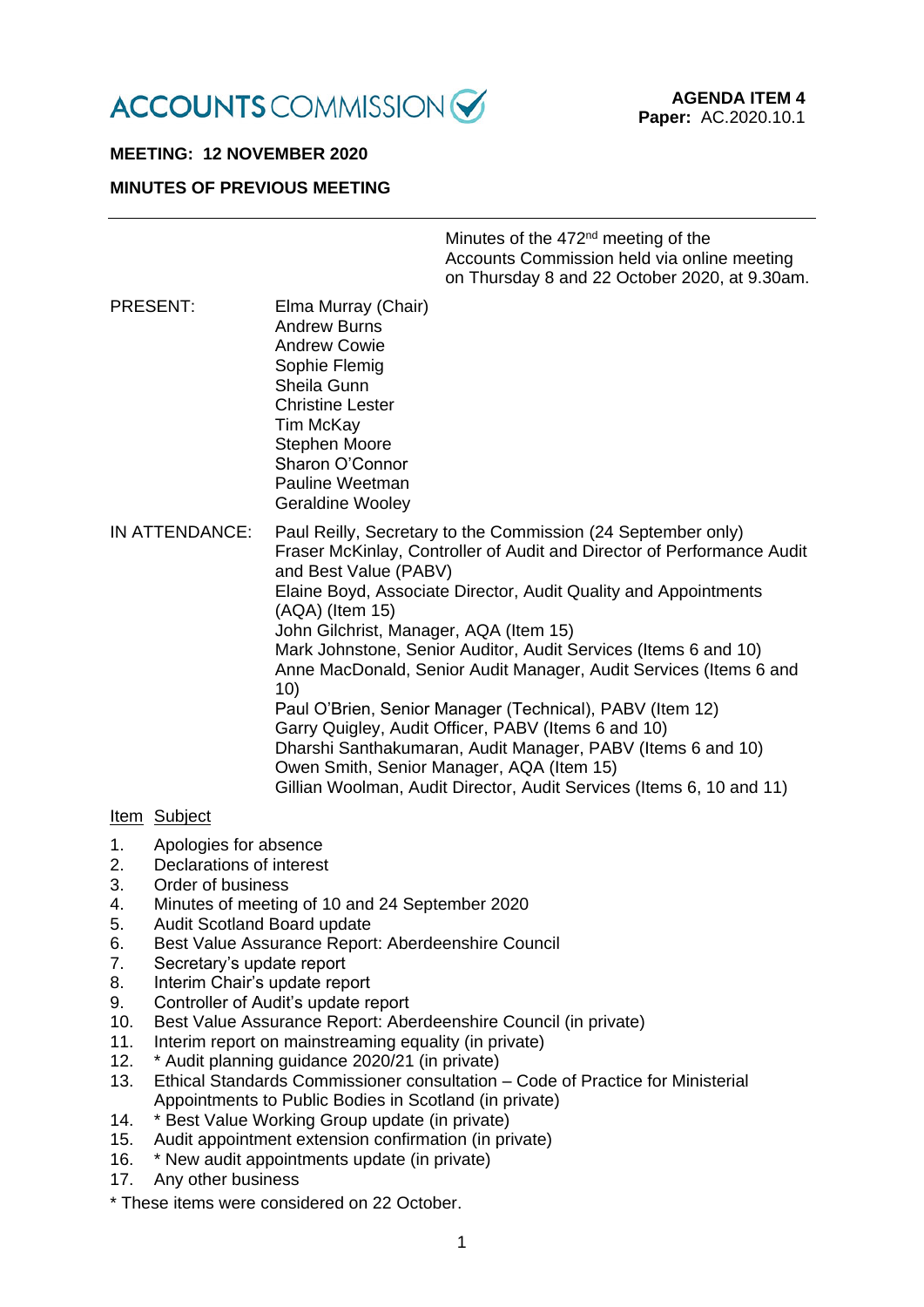# 1. Apologies for absence

It was noted that no apologies for absence had been received.

### 2. Declarations of interest

The following declarations of interest were made:

- Andrew Cowie, in items 6 and 10, as a former Chief Officer of Police Scotland.
- Christine Lester, in items 6 and 10, as a former Vice Chair of NHS Grampian Board and a member of North East Partnership Steering Group.

## 3. Order of business

It was agreed that items 10 to 17 be considered in private because:

- Item 10 requires the Commission to consider actions in relation to a report by the Controller of Audit. The Commission is then obliged by statute to inform the appropriate council of its decisions, which the Commission does before making the decision public.
- Item 11 requires the Commission to discuss confidential staffing matters.
- Item 12 requires the Commission to discuss confidential policy matters.
- Item 13 proposes a draft response to a consultation exercise which the Commission is to consider before publishing.
- Item 14 requires the Commission to discuss confidential policy matters.
- Items 15 and 16 require the Commission to consider confidential commercial and contractual matters.
- Item 17 may be required if there are any confidential matters that require to be discussed outwith the public domain. The Interim Chair will inform the meeting in public at the start of the meeting if this item is required and what it covers.

### 4. Minutes of meeting of 10 and 24 September 2020

The minutes of the meeting of 10 and 24 September 2020 were approved as a correct record.

Arising therefrom, the Commission:

- In relation to item 8, noted advice from the Chair that the Deputy Chair has now commenced the review of the Commission's committees.
- In relation to item 9, noted advice from the Chair that the Commission Insight programme was ongoing, which included engaging with stakeholders on risks arising from the Covid-19 pandemic.

## 5. Audit Scotland Board update

The Commission considered a report by the Secretary providing an update on the business of the Audit Scotland Board.

The Commission agreed to note the report.

### 6. Best Value Assurance Report: Aberdeenshire Council – Controller of Audit report

The Commission considered a report by the Secretary presenting the Controller of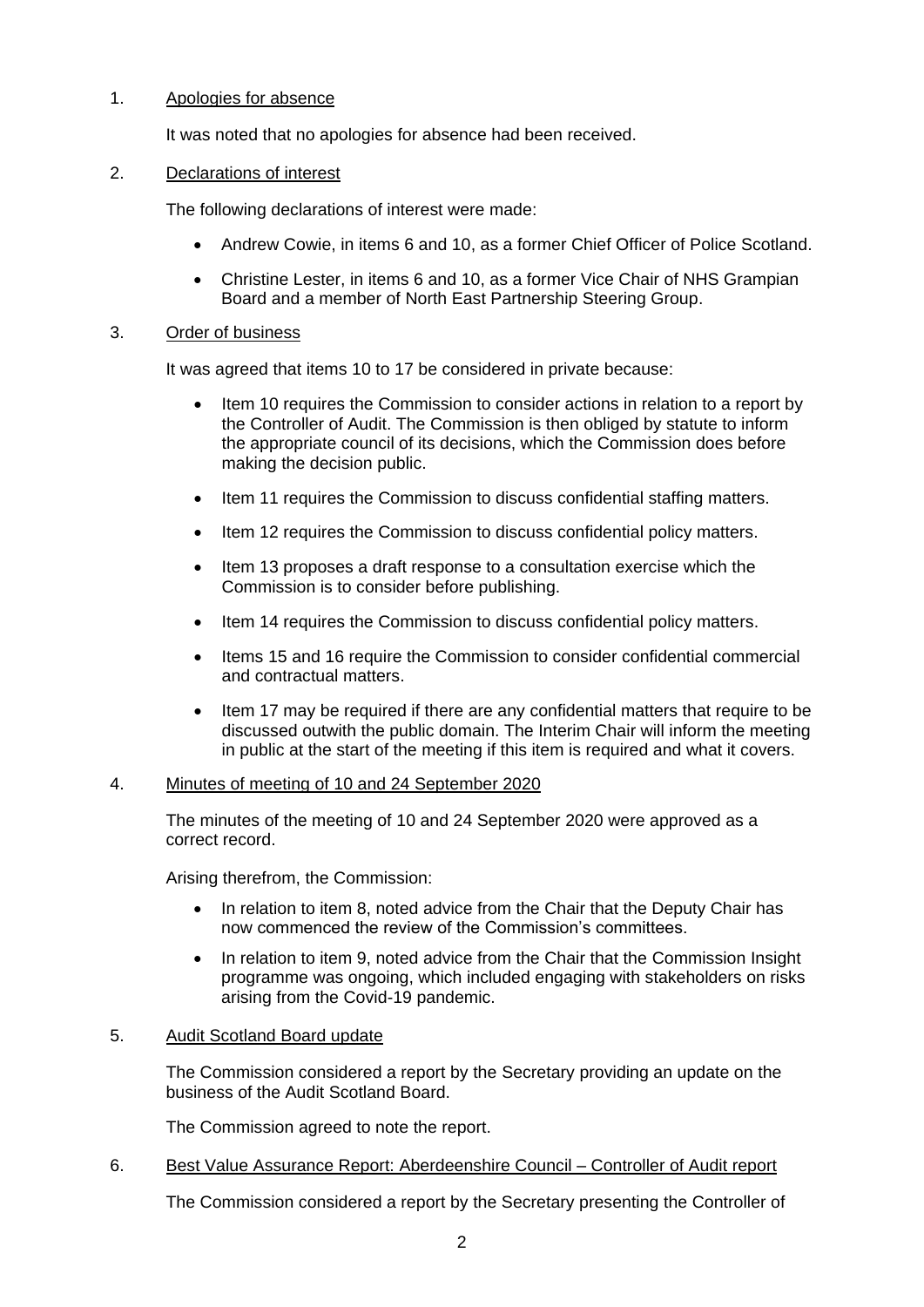Audit's Best Value Assurance Report for Aberdeenshire Council.

The Commission raised several questions and points of clarification from the Controller of Audit on his report in the following areas:

- Vision and high-level objectives
- Performance information and reporting, including the use of Local Government Benchmarking Framework information
- Elected member development
- Financial planning
- Property estate strategy and capital investment
- Local outcome improvement plans
- Decarbonisation plans
- Workforce planning
- Children's services
- Sustainability of the Integration Joint Board
- Community engagement
- Economic strategy, including Opportunity North East (ONE), the Aberdeen City Region Deal, and the role of the private sector.

Following discussion, the Commission agreed to consider in private how to proceed.

### 7. Secretary's update report

The Commission considered a report by the Secretary providing an update on significant recent activity relating to local government and issues of relevance or interest across the wider public sector.

The Commission noted advice from the Secretary that he had responded to members' queries on the following, details of which were available on the Member SharePoint:

- Infrastructure labour markets (paragraph 28) (raised by Geraldine Wooley)
- Covid-19 contact tracing (paragraph 32) (Geraldine Wooley)

Thereafter, the Commission agreed to note the report.

# 8. Interim Chair's update report

The Commission considered a report by the Interim Chair providing an update on recent and upcoming activity.

The Commission agreed to note the report

# 9. Controller of Audit's update report

The Commission considered a report by the Controller of Audit providing an update on recent and upcoming activity.

The Commission agreed to note the report.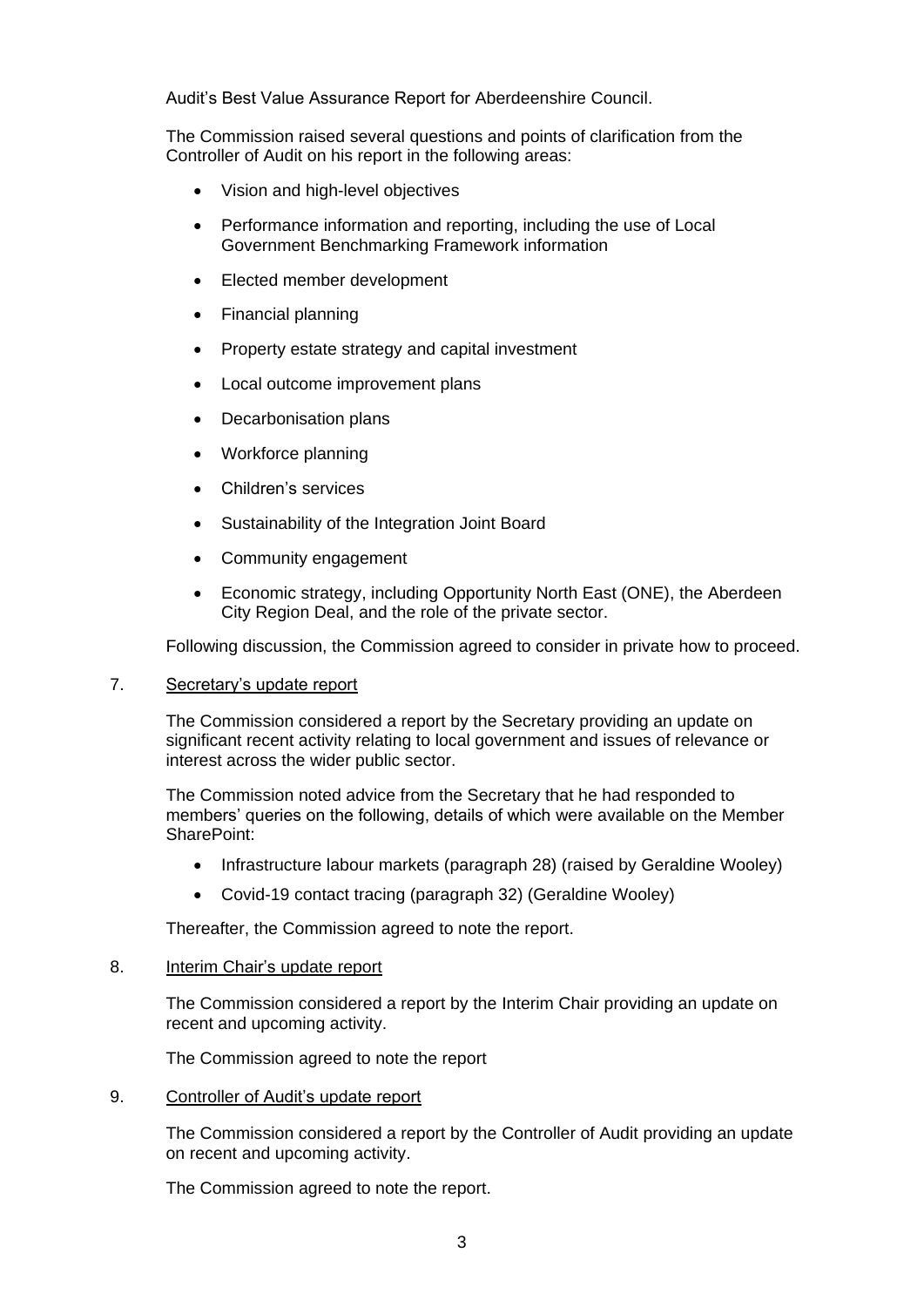# 10. Best Value Assurance Report: Aberdeenshire Council – Commission decision (in private)

The Commission discussed how to proceed in relation to the Controller of Audit's Best Value Assurance Report for Aberdeenshire Council.

Following discussion, the Commission agreed to make findings, to be published on 22 October.

### 11. Interim report on mainstreaming equality (in private)

The Commission considered a report by the Chair of Audit Scotland's Equalities and Human Rights Steering Group (EHRSG) presenting the Interim Mainstreaming Equality and Equality Outcomes report.

During discussion, the Commission:

- Noted advice from the EHRSG Chair on additional equality impact assessment work which had taken place since the drafting of the report, in relation to Audit Scotland graduate recruitment and Audit Scotland staff working from home as part of the measures in place in response to the Covid-19 pandemic.
- Noted advice from the EHRSG Chair on the reporting of equalities in the annual audit as part of the auditing of Best Value.
- Noted advice from the Commission Chair that she was anticipating the Commission's forthcoming involvement in the development of new equalities and human rights outcomes.

*Action: Secretary and Chair of EHRSG*

• Noted advice from the EHRSG Chair, in response to a query from Stephen Moore, on the proposed next steps for youth engagement, further proposals on which would be considered at a future meeting.

# *Action: Secretary and Chair of EHRSG*

• Noted the Commission's continuing interest on the equalities implications of Covid-19 related matters such as the impact of recovery plans and flexible working approaches, both for Commission members and Audit Scotland staff.

Thereafter, the Commission agreed:

- To note the report.
- To note that the EHRSG will engage further with the Commission in relation to the scheduled progress report in April 2021.

### 12. \* Audit planning guidance 2020/21 (in private)

The Commission considered a report by the Secretary introducing the consultative draft of audit planning guidance for 2020/21 audits.

Following discussion, the Commission:

- Noted that the guidance was joint guidance on behalf of the Commission and the Auditor General, applying to their respective appointed auditors.
- Endorsed the consultative draft of the guidance as a basis for consultation with stakeholders.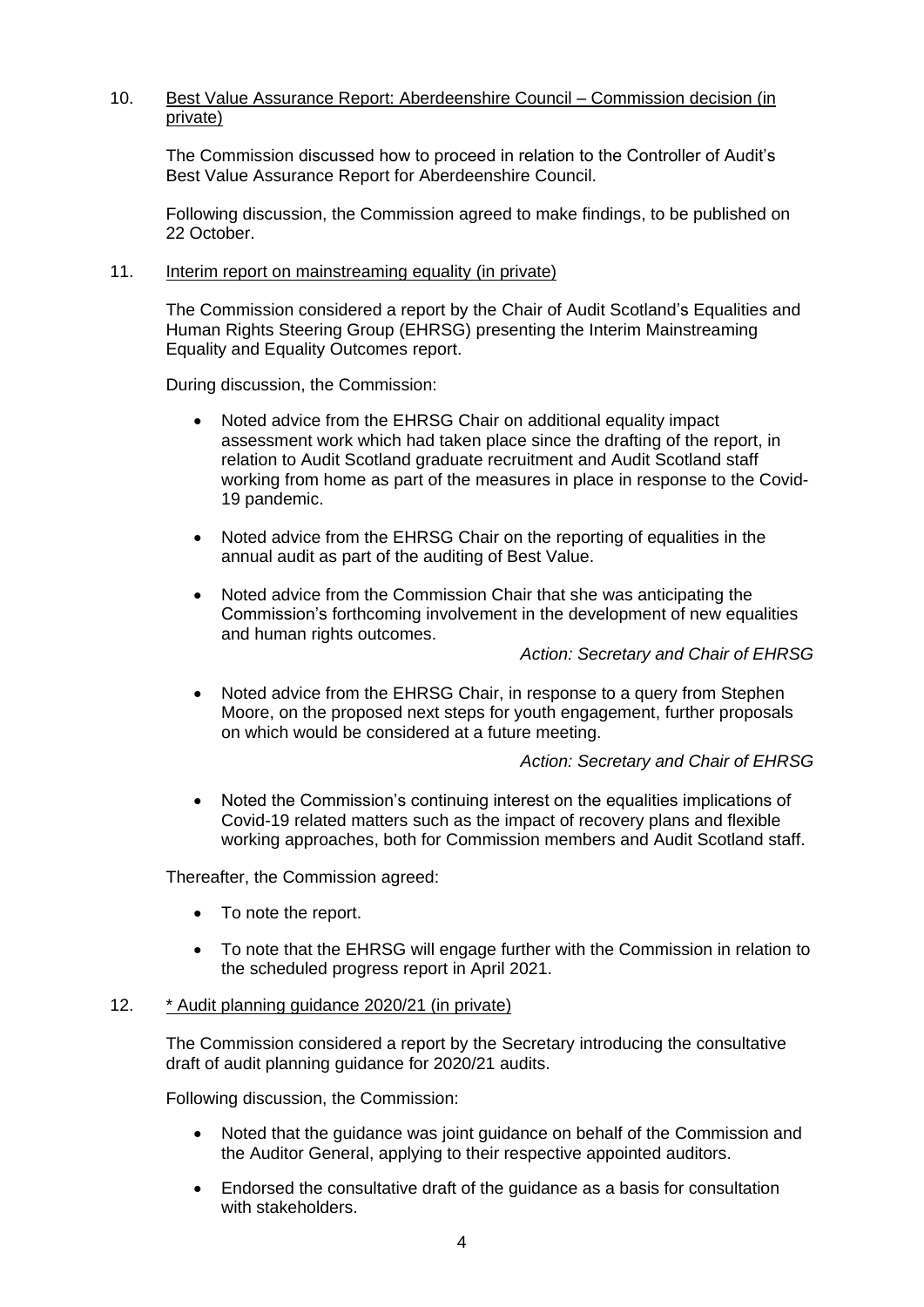- Agreed the next steps in the process as set out in the report, thus:
	- o Consultation with stakeholders, most notably appointed auditors (both Audit Scotland and appointed audit firms)
	- o Delegation to the Chair a final sign-off of the guidance, although if the consultation requires significant change to the Commission's requirements, this would be discussed further by the Commission
	- o Following sign-off by the Commission and the Auditor General, the planning guidance would be issued forthwith.

## *Action: Secretary and Audit Scotland Professional Support team*

### 13. Ethical Standards Commissioner consultation – Code of Practice for Ministerial Appointments to Public Bodies in Scotland (in private)

The Commission considered a report by the Secretary proposing the Commission's response to a consultation by the Ethical Standards Commissioner concerning revisions to the Code of Practice for Ministerial Appointments to Public Bodies in Scotland.

Following discussion, the Commission approved the proposed response, subject to minor revisions agreed during the discussion.

*Action: Secretary*

## 14. \* Best Value Working Group update

The Commission considered a report by the Secretary providing an update on the work of the Best Value Working Group.

During discussion, the Commission:

- Noted advice from the Chair that the Commission will be considering at its next meeting a stakeholder engagement plan to take forward further considerations of Best Value aspects of the proposed new Code of Audit Practice, and other related matters.
- Further in this regard, noted advice from the Chair that some stakeholder engagement was already taking place.
- Noted advice from the Chair, in response to queries from various members, that the Group would ensure that it reflects on the concern of the Commission of the importance of robust and effective auditing and reporting of the performance of health and social care integration joint boards against their duty of Best Value.

Following discussion, the Commission noted the report and the latest conclusions of the Best Value Working Group.

### 15. Audit appointment extension confirmation (in private)

The Commission considered a report by the Associate Director of Audit Quality and Appointments (AQA) seeking confirmation of the extension of audit appointments.

Following discussion, the Commission approved the extension of current audit appointments to include the 2021/22 audit year.

*Action: Associate Director (AQA)*